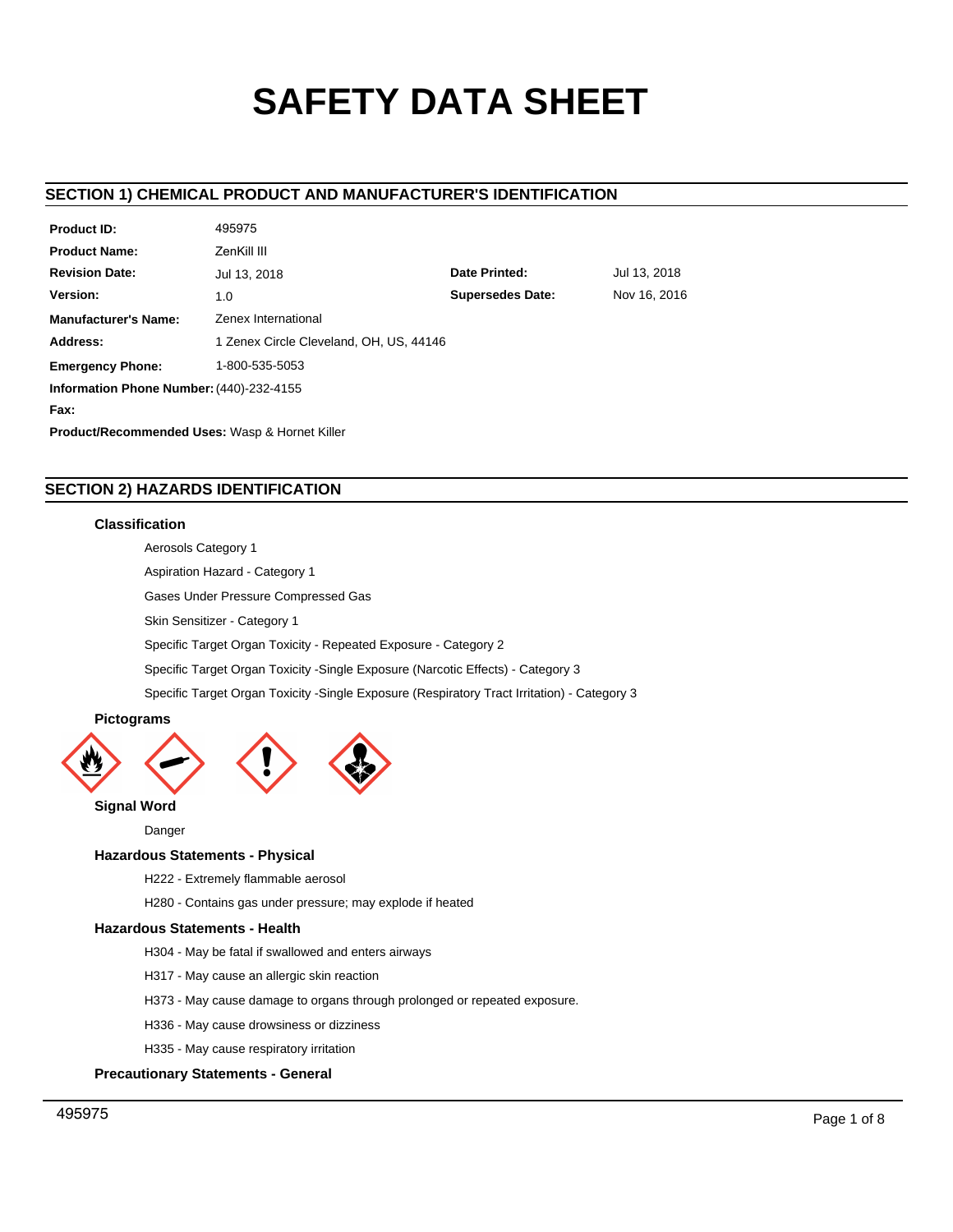- P101 If medical advice is needed, have product container or label at hand.
- P102 Keep out of reach of children.
- P103 Read label before use.

#### **Precautionary Statements - Prevention**

- P210 Keep away from heat, hot surfaces, sparks, open flames and other ignition sources. No smoking.
- P211 Do not spray on an open flame or other ignition source.
- P251 Do not pierce or burn, even after use.
- P272 Contaminated work clothing should not be allowed out of the workplace.
- P280 Wear protective gloves and eye protection.
- P260 Do not breathe vapors or spray.
- P271 Use only outdoors or in a well-ventilated area.

#### **Precautionary Statements - Response**

- P301 + P310 IF SWALLOWED: Immediately call a POISON CENTER or doctor.
- P331 Do NOT induce vomiting.
- P302 + P352 IF ON SKIN: Wash with plenty of soap and water.
- P333 + P313 If skin irritation or a rash occurs: Get medical attention.
- P362 + P364 Take off contaminated clothing and wash it before reuse.
- P314 Get Medical attention if you feel unwell.
- P304 + P340 IF INHALED: Remove person to fresh air and keep comfortable for breathing.
- P312 Call a POISON CENTER or doctor if you feel unwell.

#### **Precautionary Statements - Storage**

P410 + P412 - Protect from sunlight. Do not expose to temperatures exceeding 50 °C/122 °F.

P403 + P405 - Store in a well-ventilated place. Store locked up.

#### **Precautionary Statements - Disposal**

P501 - Dispose of contents and container in accordance with all local, regional, national and international regulations.

## **Acute toxicity of less than one percent of the mixture is unknown**

## **SECTION 3) COMPOSITION, INFORMATION ON INGREDIENTS**

| <b>CAS</b>                                                                                                         | <b>Chemical Name</b>               | % By Weight   |  |  |
|--------------------------------------------------------------------------------------------------------------------|------------------------------------|---------------|--|--|
| 0064742-47-8                                                                                                       | ISOPARAFFINIC PETROLEUM DISTILLATE | 85% - 95%     |  |  |
| 0000067-63-0                                                                                                       | <b>ISOPROPYL ALCOHOL</b>           | $5\%$ - 15%   |  |  |
| 0000124-38-9                                                                                                       | CO <sub>2</sub>                    | $1.0\% - 5\%$ |  |  |
| 0052645-53-1                                                                                                       | PERMETHRIN                         | $0.1\% - 3\%$ |  |  |
| Consider the probability and a superior perception of the composition has been withhold to protect confidentiality |                                    |               |  |  |

Specific chemical identity and/or exact percentage (concentration) of the composition has been withheld to protect confidentiality.

# **SECTION 4) FIRST-AID MEASURES**

#### **Inhalation**

Remove to fresh air. Administer oxygen if needed. Apply artificial respiration if breathing has stopped. Get medical attention.

## **Eye Contact**

Wash immediately with large volumes of fresh water for at least 15 minutes. Get medical attention.

## **Skin Contact**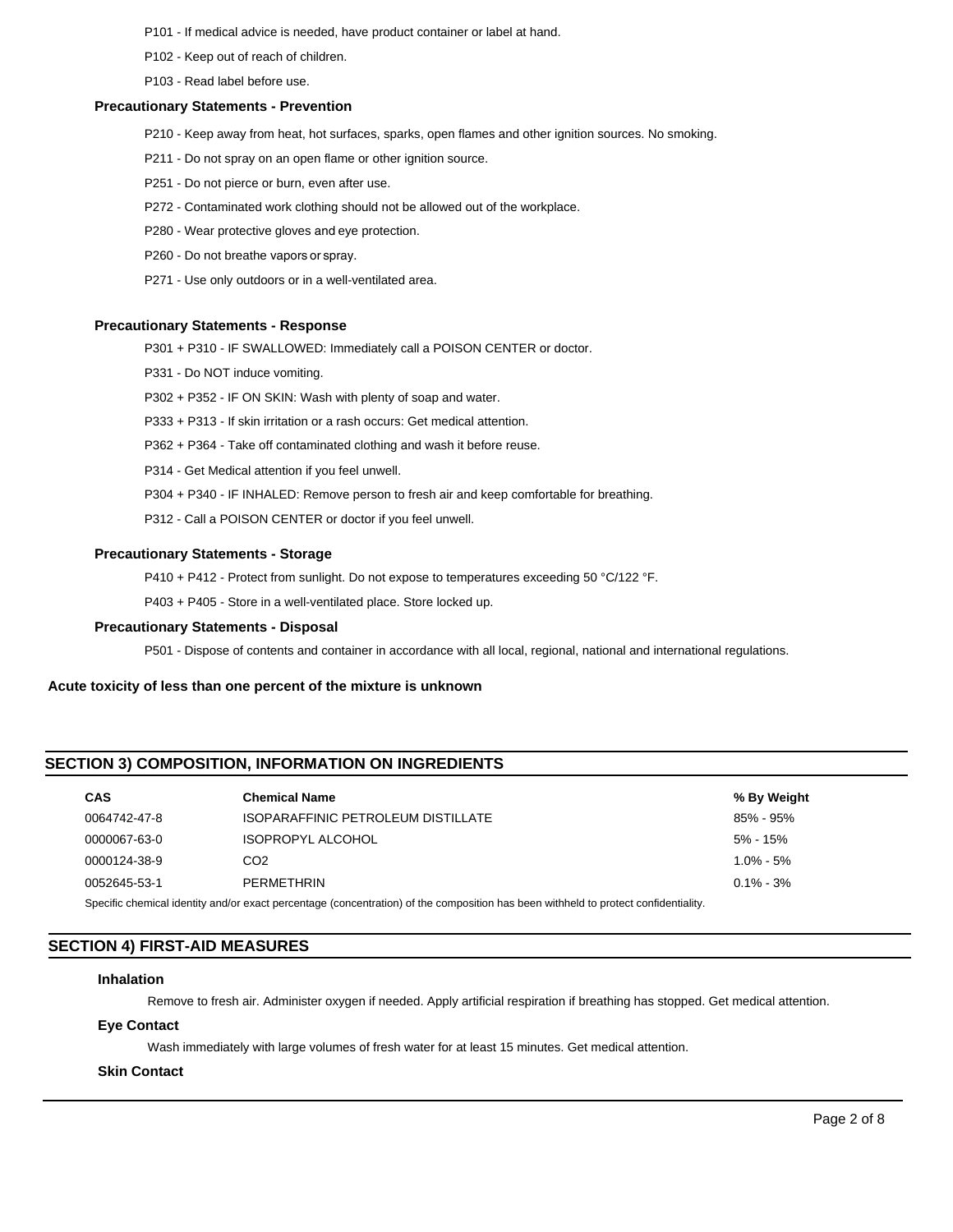Wipe off with a towel. Wash with soap and water. Get medical attention if irritation persists.

#### **Ingestion**

Ingestion is not a likely route of exposure. Get medical attention if you feel unwell.

#### **SECTION 5) FIRE-FIGHTING MEASURES**

#### **Suitable Extinguishing Media**

Foam, Alcohol foam, CO2, Dry Chemical, Water fog.

#### **Unsuitable Extinguishing Media**

Water may be ineffective but can be used to cool containers exposed to heat or flame.

#### **Specific Hazards in Case of Fire**

Closed containers may explode from internal pressure build-up when exposed to extreme heat and discharge contents. Liquid content of container will support combustion. Overexposure to decomposition products may cause a health hazard. Symptoms may not be readily apparent. Obtain medical attention. Hazardous decomposition products include carbon dioxide, carbon monoxide, and other toxic fumes.

## **Fire-Fighting Procedures**

Water may be used to cool containers to prevent pressure build-up and explosion when exposed to extreme heat.

#### **Special Protective Actions**

Wear goggles and use a self-contained breathing apparatus. If water is used, fog nozzles are preferred.

## **SECTION 6) ACCIDENTAL RELEASE MEASURES**

#### **Emergency Procedure**

Avoid breathing vapors. Ventilate area. Remove all sources of ignition.

#### **Recommended Equipment**

Clean up with an absorbent material and place in closed containers for disposal.

#### **Personal Precautions**

Wear safety glasses and gloves.

#### **Environmental Precautions**

Stop spill/release if it can be done safely.

# **SECTION 7) HANDLING AND STORAGE**

#### **General**

Do not puncture or incinerate (burn) cans. Do not stick pins, nails, or any other sharp objects into opening on top of can. Do not spray in eyes. Do not take internally.

## **Ventilation Requirements**

Use in a well ventilated place.

#### **Storage Room Requirements**

Store and use in a cool, dry, well-ventilated area. Do not store above 120°F. See product label for additional information.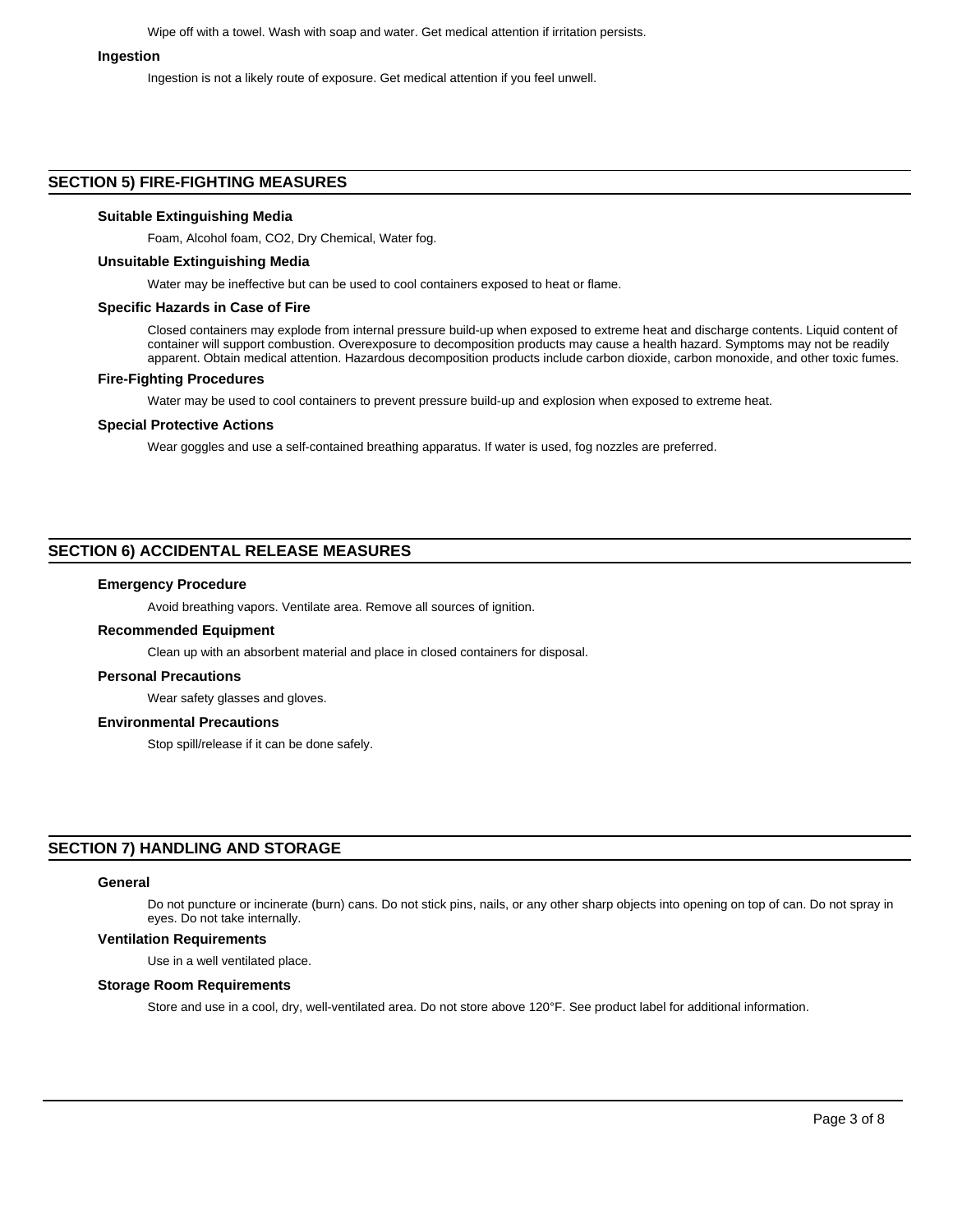## **Eye Protection**

Safety glasses with side shields should be used if indicated. Eye wash and safety showers in the workplace are recommended.

## **Skin Protection**

Use solvent-resistant protective gloves for prolonged or repeated contact.

## **Respiratory Protection**

Avoid breathing vapors. In restricted areas, use approved chemical/mechanical filters designed to remove a combination of particles and vapor. In confined areas, use an approved air line respirator or hood. A self-contained breathing apparatus is required for vapor concentrations above PEL/TLV limits.

## **Appropriate Engineering Controls**

Ventilation should be sufficient to prevent inhalation of any vapors.

| Chemical Name                                                 | <b>OSHA</b><br>TWA<br>(ppm) | <b>OSHA</b><br>TWA<br>(mg/m3) | <b>OSHA</b><br><b>STEL</b><br>(ppm) | <b>OSHA</b><br><b>STEL</b><br>(mg/m3) | <b>OSHA</b><br>Tables (Z1<br>Z2, Z3 | <b>OSHA</b><br>Carcinogen | <b>OSHA</b><br>Skin<br>designation | <b>NIOSH</b><br>TWA<br>(ppm) | <b>NIOSH</b><br>TWA<br>(mg/m3) | <b>NIOSH</b><br><b>STEL</b><br>(ppm) | <b>NIOSH</b><br><b>STEL</b><br>(mg/m3) | <b>NIOSH</b><br>Carcinogen |
|---------------------------------------------------------------|-----------------------------|-------------------------------|-------------------------------------|---------------------------------------|-------------------------------------|---------------------------|------------------------------------|------------------------------|--------------------------------|--------------------------------------|----------------------------------------|----------------------------|
| CO <sub>2</sub>                                               | 5000                        | 9000                          |                                     |                                       |                                     |                           |                                    | 5000                         | 9000                           | 30000                                | 54000                                  |                            |
| <b>ISOPARAFFINIC</b><br><b>PETROLEUM</b><br><b>DISTILLATE</b> | 500                         | 2000                          |                                     |                                       |                                     |                           |                                    |                              |                                |                                      |                                        |                            |
| <b>ISOPROPYL</b><br><b>ALCOHOL</b>                            | 400                         | 980                           |                                     |                                       |                                     |                           |                                    | 400                          | 980                            | 500                                  | 1225                                   |                            |

| <b>Chemical Name</b>                                   | ACGIH<br><b>TWA</b><br>(ppm) | ACGIH<br>TWA<br>(mg/m3) | ACGIH<br><b>STEL</b><br>(ppm) | <b>ACGIH</b><br><b>STEL</b><br>(mg/m3) |
|--------------------------------------------------------|------------------------------|-------------------------|-------------------------------|----------------------------------------|
| CO <sub>2</sub>                                        | 5000                         | 9000                    | 30000                         | 54000                                  |
| <b>ISOPARAFFINIC</b><br>PETROLEUM<br><b>DISTILLATE</b> |                              |                         |                               |                                        |
| <b>ISOPROPYL</b><br><b>ALCOHOL</b>                     | 200                          |                         | 400                           |                                        |

# **SECTION 9) PHYSICAL AND CHEMICAL PROPERTIES**

# **Physical and Chemical Properties**

| Density<br>Density VOC<br>% VOC | 6.71553 lb/gal<br>N.A.<br>N.A. |
|---------------------------------|--------------------------------|
| Appearance                      | N.A.                           |
| <b>Odor Threshold</b>           | N.A.                           |
| Odor Description                | N.A.                           |
| pH                              | N.A.                           |
| <b>Water Solubility</b>         | N.A.                           |
| Flammability                    | Flash point below 73°F/23°C    |
| Flash Point Symbol              | N.A.                           |
| <b>Flash Point</b>              | 53.6 °F                        |
| Viscosity                       | N.A.                           |
|                                 |                                |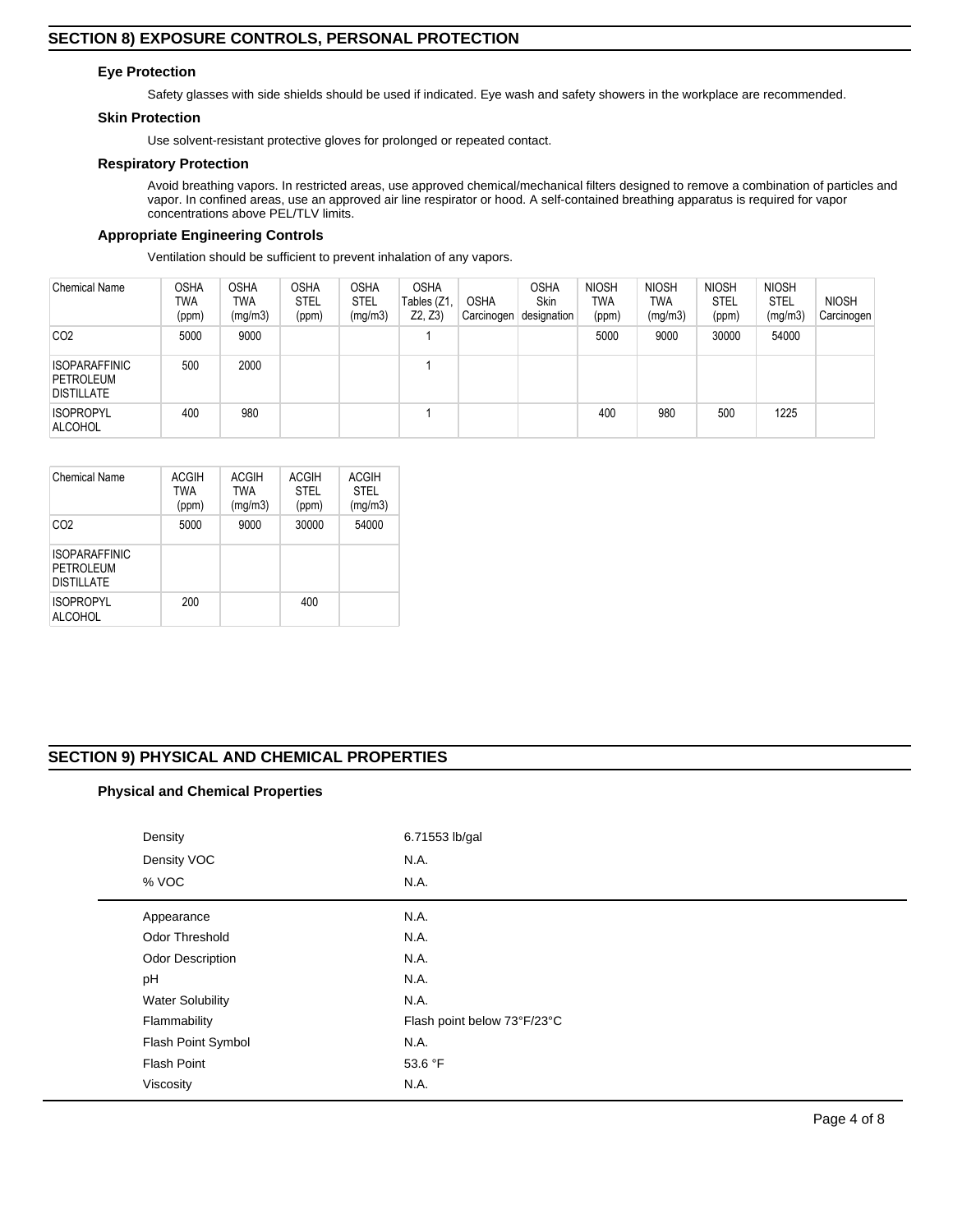| Lower Explosion Level        | N.A.              |
|------------------------------|-------------------|
| <b>Upper Explosion Level</b> | N.A.              |
| Vapor Density                | Slower than ether |
| <b>Melting Point</b>         | N.A.              |
| <b>Freezing Point</b>        | N.A.              |
| Low Boiling Point            | N.A.              |
| High Boiling Point           | N.A               |
| Decomposition Pt             | N.A.              |
| Auto Ignition Temp           | N.A.              |
| <b>Evaporation Rate</b>      | Slower than ether |
|                              |                   |

# **SECTION 10) STABILITY AND REACTIVITY**

## **Stability**

The product is stable under normal storage conditions.

## **Conditions to Avoid**

High temperatures.

## **Incompatible Materials**

No data available.

## **Hazardous Reactions/Polymerization**

None known.

## **Hazardous Decomposition Products**

Hazardous decomposition products may include carbon dioxide, carbon monoxide, and other toxic fumes.

# **SECTION 11) TOXICOLOGICAL INFORMATION**

## **Skin Corrosion/Irritation**

No data available

# **Classification of the substance or mixture**

There is no ecological data available for this product.

## **Serious Eye Damage/Irritation**

No data available

## **Carcinogenicity**

No data available

## **Germ Cell Mutagenicity**

## No data available

**Reproductive Toxicity**

No data available

## **Respiratory/Skin Sensitization**

May cause an allergic skin reaction

#### **Specific Target Organ Toxicity - Single Exposure**

May cause drowsiness or dizziness

May cause respiratory irritation

## **Specific Target Organ Toxicity - Repeated Exposure**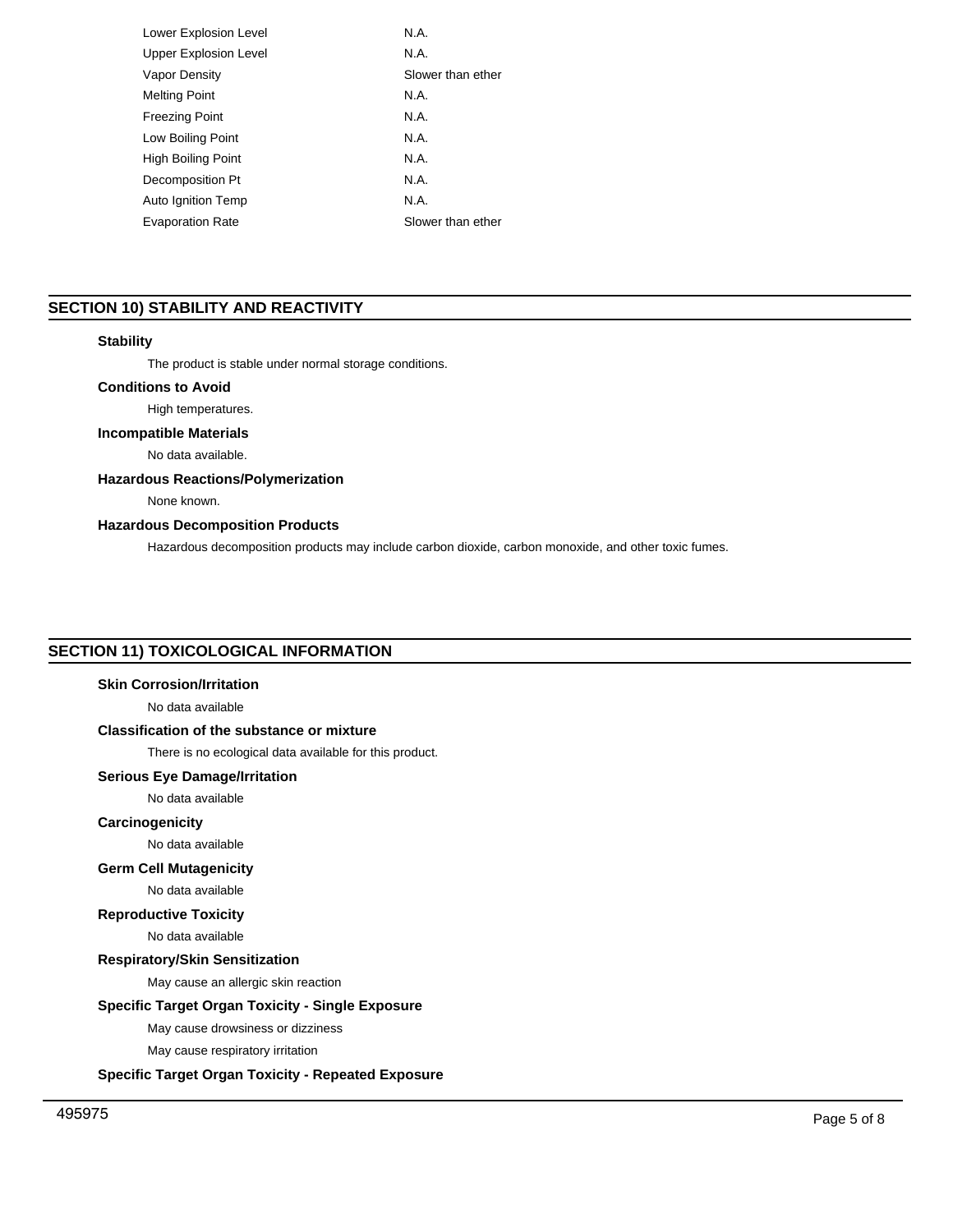May cause damage to organs through prolonged or repeated exposure.

#### **Aspiration Hazard**

May be fatal if swallowed and enters airways

#### **Acute Toxicity**

No data available

#### **Potential Health Effects - Miscellaneous**

0000067-63-0 ISOPROPYL ALCOHOL

The following medical conditions may be aggravated by exposure: dermatitis, respiratory disease. Developmental toxicity was seen in rat's offspring at doses that were maternally toxic. Contact will cause moderate to severe redness and swelling, itching, tingling sensation, painful burning. May cause injury to the cornea of the eyes. Prolonged or repeated exposure may cause damage to any of the following organs/systems: liver. Ingestion studies on laboratory animals showed that very high oral doses caused increased liver and kidney weights.

0000067-63-0 ISOPROPYL ALCOHOL

LC50 (rat): 17000 ppm (4-hour exposure); cited as 12000 ppm (8-hour exposure) (18)

LD50 (oral, male rat): 4710 mg/kg (cited as 6.0 mL/kg) (19) LD50 (oral, mouse): 3600 mg/kg (20, unconfirmed) LD50 (dermal, rabbit): 12870 mg/kg (cited as 16.4 mL/kg) (14)

## **SECTION 12) ECOLOGICAL INFORMATION**

#### **Toxicity**

No data available

#### **Persistence and Degradability**

0064742-47-8 ISOPARAFFINIC PETROLEUM DISTILLATE

Expected to be inherently biodegradable. The volatile constituents will oxidize rapidly by photochemical reactions in air.

#### **Bio-Accumulative Potential**

0064742-47-8 ISOPARAFFINIC PETROLEUM DISTILLATE

Contains constituents with the potential to bio accumulate.

#### **Mobility in Soil**

0064742-47-8 ISOPARAFFINIC PETROLEUM DISTILLATE

Floats on water. Contains volatile constituents. Evaporates within a day from water or soil surfaces. Large volumes may penetrate soil and could contaminate groundwater.

#### **Other Adverse Effects**

No data available.

# **SECTION 13) DISPOSAL CONSIDERATIONS**

#### **Water Disposal**

Under RCRA, it is the responsibility of the user of the product, to determine at the time of disposal whether the product meets RCRA criteria for hazardous waste. Waste management should be in full compliance with federal, state, and local laws.

Empty containers retain product residue which may exhibit hazards of material, therefore do not pressurize, cut, glaze, weld or use for any other purposes. Return drums to reclamation centers for proper cleaning and reuse.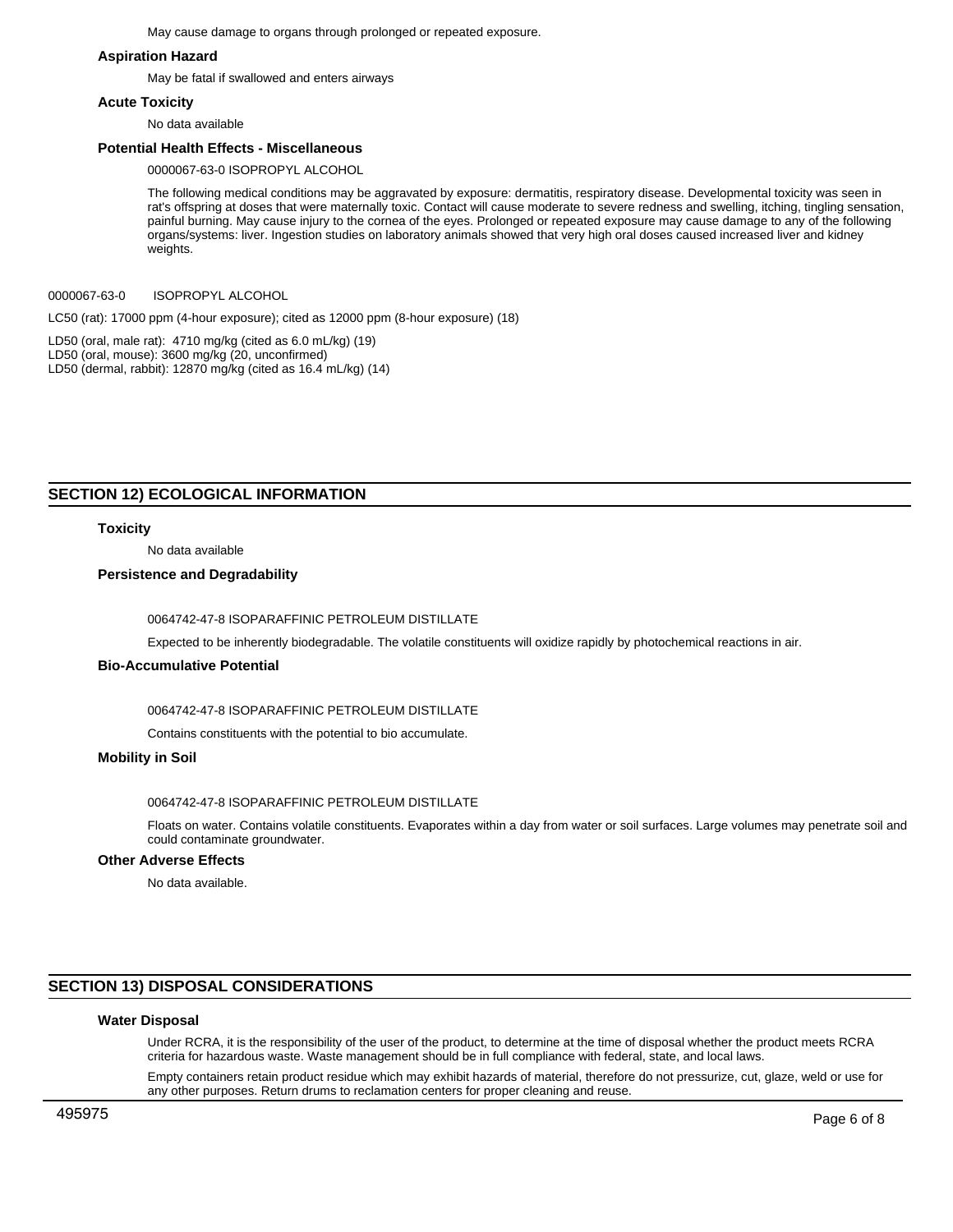# **SECTION 14) TRANSPORT INFORMATION**

## **U.S. DOT Information**

UN number: UN1950

Proper shipping name: Aerosols, flammable, (each not exceeding 1 L capacity) (LTD QTY)

other purposes. Return drums to reclamation centers for proper cleaning and reuse.

Hazard class: 2.1

Packaging group: No Data Available

Hazardous substance (RQ): No Data Available

Toxic-Inhalation Hazard: No Data Available

Marine Pollutant: No Data Available

Note / Special Provision: No Data Available

## **IMDG Information**

UN number: UN1950

Proper shipping name: Aerosols, flammable, (each not exceeding 1 L capacity) (LTD QTY)

Hazard class: 2.1

Packaging group: No Data Available

Marine Pollutant: No Data Available

Note / Special Provision: No Data Available

## **IATA Information**

UN number: UN1950

Hazard class: 2.1

Packaging group: No Data Available

Proper shipping name: Aerosols, flammable, (each not exceeding 1 L capacity) (LTD QTY)

Note / Special Provision: No Data Available

# **SECTION 15) REGULATORY INFORMATION**

| CAS          | Chemical Name                                | % By Weight   | <b>Regulation List</b>          |
|--------------|----------------------------------------------|---------------|---------------------------------|
| 0064742-47-8 | <b>ISOPARAFFINIC</b><br>PETROLEUM DISTILLATE | 85% - 95%     | SARA312, VOC. TSCA, OSHA        |
| 0000067-63-0 | <b>ISOPROPYL ALCOHOL</b>                     | $5% - 15%$    | SARA312, VOC, TSCA, ACGIH, OSHA |
| 0000124-38-9 | CO <sub>2</sub>                              | 1.0% - 5%     | SARA312, TSCA, ACGIH, OSHA      |
| 0052645-53-1 | PERMETHRIN                                   | $0.1\% - 3\%$ | SARA313, SARA312, VOC           |

## **SECTION 16) OTHER INFORMATION**

## **Glossary**

\* There are points of differences between OSHA GHS and UN GHS. In 90% of the categories, they can be used interchangeably, but for the Skin Corrosion/Irritant Category and the Specific Target Organ Toxicity (Single and Repeated Exposure) Categories. In these cases,